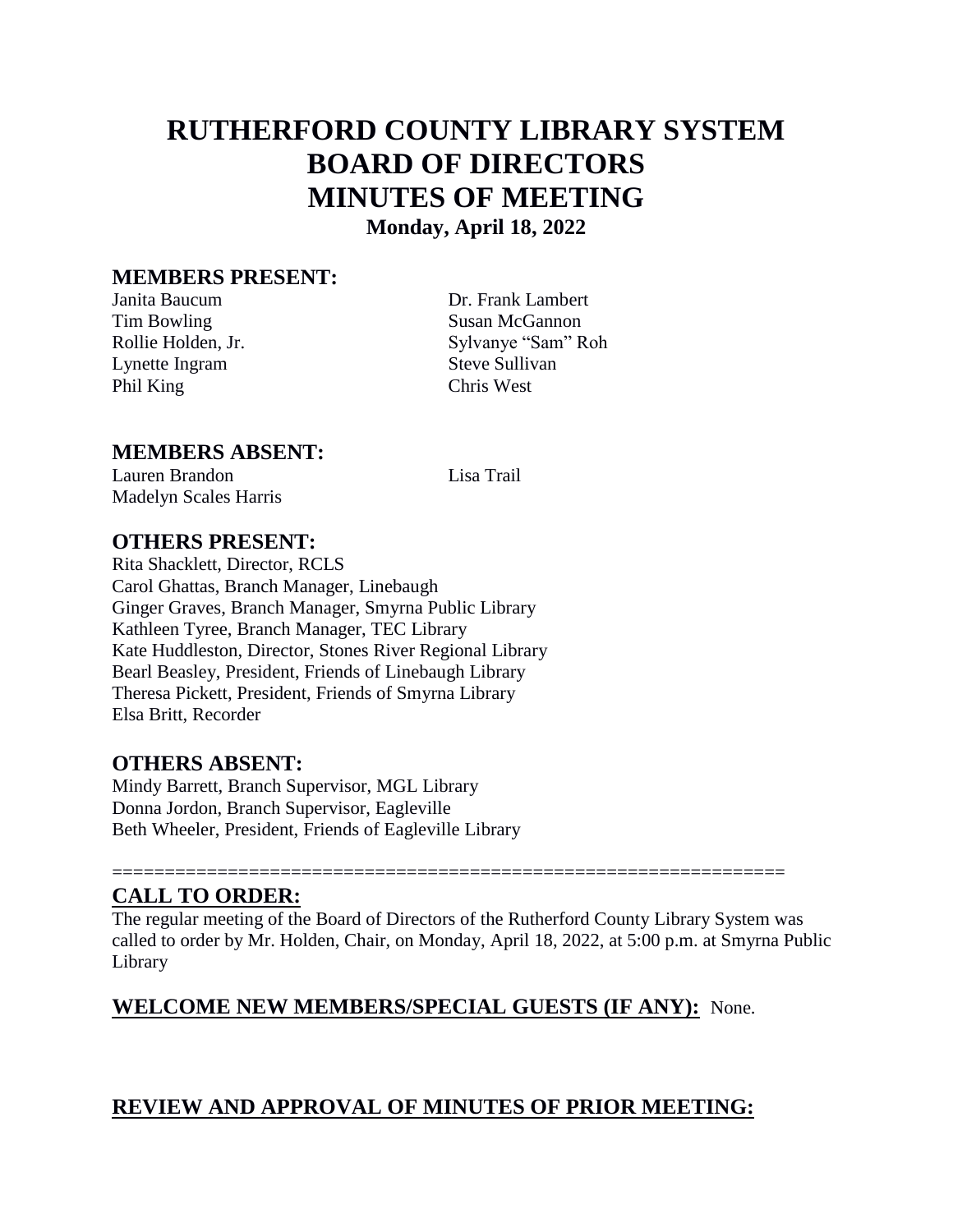*RCLS Board Minutes of Meeting April 18, 2022 Page 2 of 4* ---------------------------

The Minutes of Meeting held on March 21, 2022, were presented for approval. Ms. McGannon pointed a close parenthesis symbol that needs to be deleted under Nominating,  $4<sup>th</sup>$  bullet. There being no further corrections, additions, and/or changes Ms. McGannon made a motion to approve the minutes as corrected. Ms. Roh seconded. All present said "AYE". Motion carried.

# **CONSENT AGENDA:** None

# **REPORTS FROM COMMITTEES OF THE BOARD**

**Budget and Finance**: The financial reports ending March 31, 2022, are not yet available.

**Personnel Committee:** Mr. West presented Chapters 3, 4, and 5 of the Human Resources Policy Manual. Ms. McGannon suggested minor corrections to the following policies:

- $\bullet$  HR 4002. Section a place a period (.) at the end of "official RCLS business". Delete "and", and add "An employee" at the beginning of the 2<sup>nd</sup> sentence. Insert comma (,) at the 4<sup>th</sup> line between "someone" and "or".
- $\bullet$  HR 4003. Section a place a colon (:) at the end of the second line.
- HR 4005. Section b delete the word "on". Section d delete the  $2<sup>nd</sup>$  sentence.
- $\bullet$  HR 4009. Section b delete the 2<sup>nd</sup> sentence (they are identical to the 1<sup>st</sup> sentence). Section d – put a comma (,) after RCLS.

Mr. West made a motion that Chapters 3, 4, and 5 of the Human Resources Policy be approved with changes recommended by Ms. McGannon. Ms. Ingram seconded. All present said "AYE". Motion carried.

**By-Laws & Policies**: Ms. McGannon had nothing to report at this time.

**Nominating:** Ms. Trail was absent. On July 1, 2022, two (2) Board representatives from Rutherford County will be vacant. Ms. Shacklett presented a candidate's name, Kory Wells, who agreed to serve on the RCLS Board, if approved by the Rutherford County.

Mr. Bowling made a motion to recommend Ms. Wells to Rutherford County. Ms. McGannon amended and seconded the motion to endorse the nomination of Kory Wells and any other candidate recommended by the chair of the Nominating Committee in concurrence with the Director of Libraries. All present said "AYE". Motion carried.

**Development & Acquisitions:** Mr. King had nothing to report at this time.

**Strategic Planning:** Dr. Lambert had nothing to report at this time

**Facility Maintenance:** Ms. Baucum had nothing to report at this time.

**Ad Hoc Committee:** Mr. Bowling had nothing to report at this time.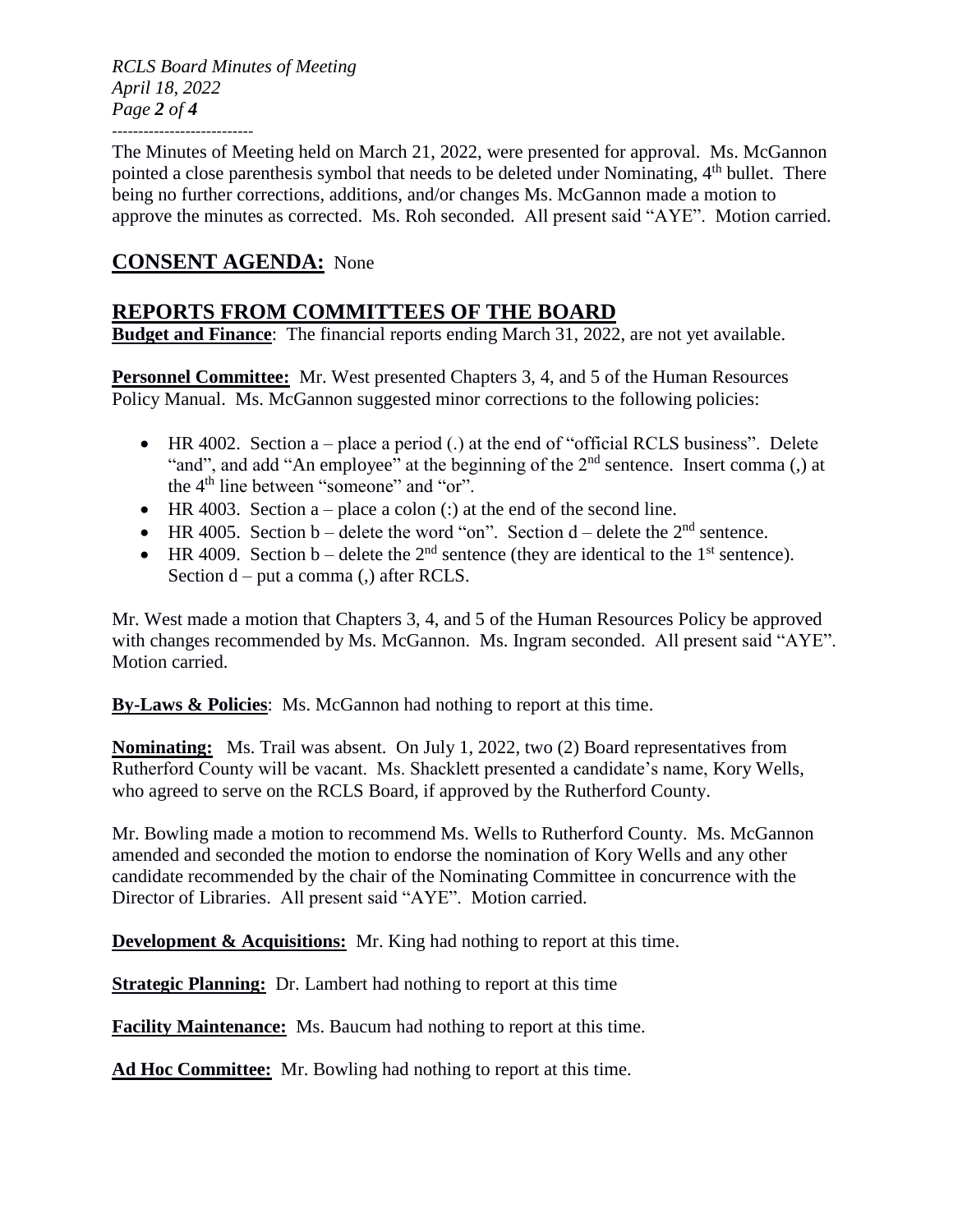*RCLS Board Minutes of Meeting April 18, 2022 Page 3 of 4* ---------------------------

# **REPORTS FROM LIBRARIES & SUPPORT ORGANIZATIONS:**

**Linebaugh Library**: Reports were submitted in the packet.

Ms. Ghattas requested approval for the following items:

- To propose change in hours of operation for Linebaugh Public Library with implementation at the branch manager's discretion;
	- $\circ$  Monday Thursday: 8 am 8 pm
	- $\circ$  Friday Saturday: 9 am 5 pm
	- o Sunday: 1-6 pm

Ms. McGannon made a motion to approved shifting hours that would allow Monday-Thursday, 8 am – 8 pm, that staff explore possible tweaks for Friday, Saturday, and Sunday schedule in a way that does not increase the hours of operation and implement the shift as they see fit. Ms. Baucum seconded. All present said "AYE". Motion carried.

 To initiate the process for a Request for Proposal on replacing Linebaugh Library's flooring throughout the library, with an understanding that Ms. Ghattas will return to the Board for the final request of funding for the project once quotes are obtained. Ms. McGannon made a motion to approve the request. Ms. Roh seconded. All present said "AYE". Motion carried.

**MGL Library:** Ms. Barrett was absent. Reports were submitted in the packet.

**Technology Engagement Center (TEC):** Reports were submitted in the packet.

**Bookmobile (BKM)**: Reports were submitted in the packet.

**Historical Research Center (HRC):** Reports were submitted in the packet.

**Friends of Linebaugh Library (FOLL):** Mr. Beasley submitted reports via email.

**Smyrna Library:** Reports were submitted in the packet.

Ms. Graves requested approval for the following:

- To replace the library's 22-year old window shades with something more functional and modern. FOSL received a \$5,000 grant to cover a portion of the cost. Ms. Graves requested an amount up to \$7,000.00 that will be taken from Smyrna Library's reserves. Mr. Sullivan made a motion to approve the request. Dr. Lambert seconded. All present said "AYE". Motion carried.
- To request permission to list a very large desk on the TLA-listserv that Smyrna Library no longer needs. It was offered first within the library system, but there were no takers. Mr. Sullivan made a motion to approve the request. Ms. Baucum seconded. All present said "AYE". Motion carried.

Ms. Graves also mentioned that Smyrna Library spent \$10.00 on FB (Facebook™) to boost advertising for the Story Book Walk. It tripled the statistics versus normal FB postings!